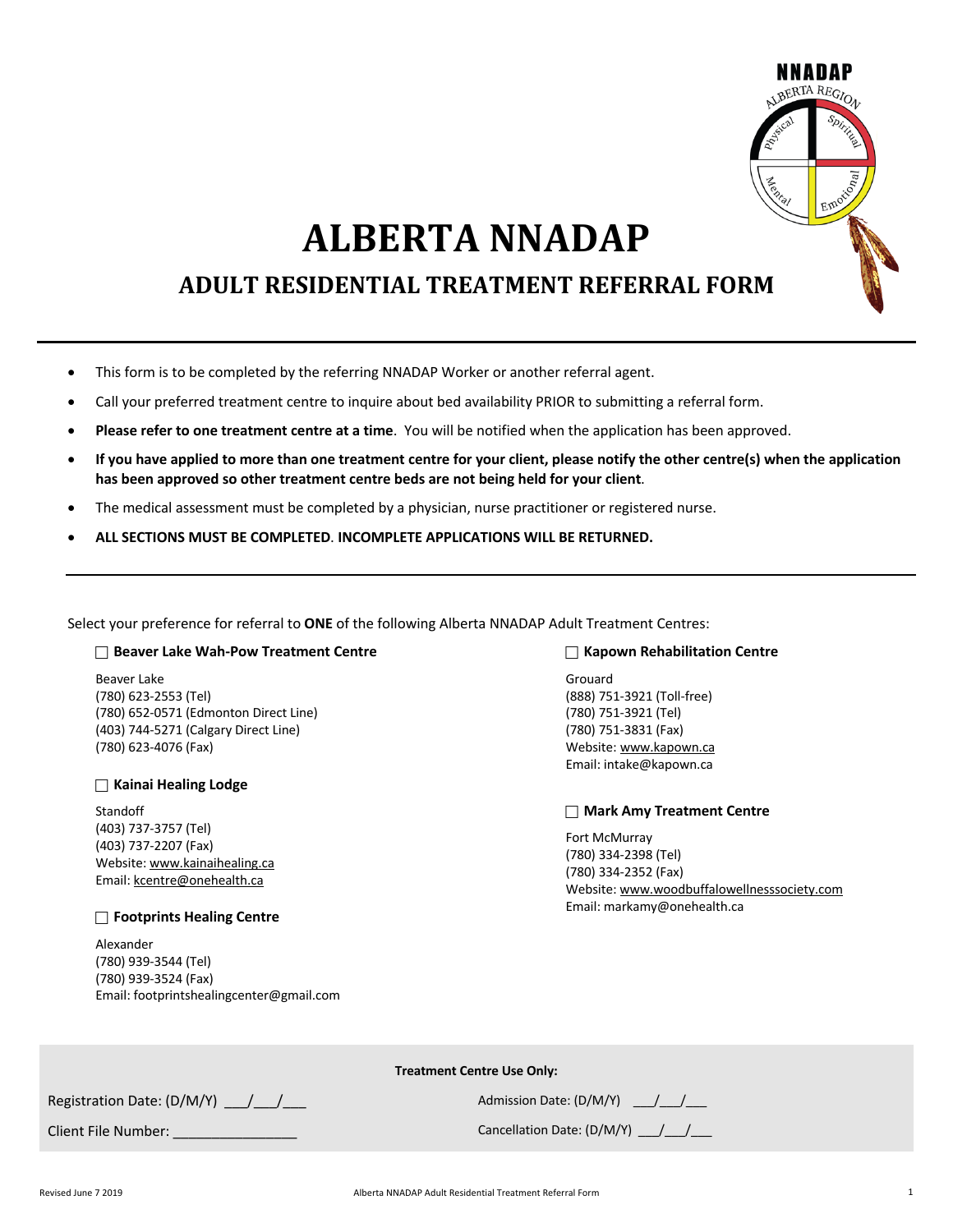# **PART 1 - CLIENT INFORMATION**

Complete the following in the spaces provided. If information is not applicable indicate as NA, unknown as UNK and unavailable as UNA.

### **A. GENERAL INFORMATION**

| Surname:                                                                                    |                   |  | First Name:                     |                    |                         |                           | Nickname: |                                                                       |
|---------------------------------------------------------------------------------------------|-------------------|--|---------------------------------|--------------------|-------------------------|---------------------------|-----------|-----------------------------------------------------------------------|
| Date of Birth: (Y/M/D)                                                                      | Age:              |  | Gender: Male Female Transgender |                    |                         | Provincial Health Card #: |           |                                                                       |
| Address:                                                                                    |                   |  |                                 |                    |                         |                           |           |                                                                       |
| Home Telephone:                                                                             |                   |  | Cell:                           |                    |                         |                           |           | Email:                                                                |
| Language(s): Spoken:                                                                        |                   |  | Language(s) Understood:         |                    |                         |                           |           | Language(s) Preferred:                                                |
| Status Indian? $\Box$ Yes $\Box$ No                                                         | <b>Band Name:</b> |  |                                 | 10 Digit Treaty #: |                         |                           |           |                                                                       |
| <b>Emergency Contact Name:</b>                                                              |                   |  | Telephone:                      |                    | Relationship to client: |                           |           |                                                                       |
| Employment Status: Employed full-time                                                       |                   |  | Employed part-time              | Unemployed         |                         |                           |           | Mandated by employer to attend treatment? $\Box$ Yes $\Box$ No        |
| Last grade/educational program completed:                                                   |                   |  |                                 |                    |                         |                           |           |                                                                       |
| Does the client require assistance with reading? $\Box$ Yes $\Box$ No                       |                   |  |                                 |                    |                         |                           |           | Does the client require assistance with writing? $\Box$ Yes $\Box$ No |
| Has the client been diagnosed with any learning problems/disabilities? $\Box$ Yes $\Box$ No |                   |  |                                 |                    |                         |                           |           |                                                                       |
| If yes, please describe:                                                                    |                   |  |                                 |                    |                         |                           |           |                                                                       |
|                                                                                             |                   |  |                                 |                    |                         |                           |           |                                                                       |
|                                                                                             |                   |  |                                 |                    |                         |                           |           |                                                                       |

# **Family Relationships**

| Marital Status: Single Married Common-Law<br> Widowed Separated Divorced                  |                          |                                            |                                                                       |  |  |  |
|-------------------------------------------------------------------------------------------|--------------------------|--------------------------------------------|-----------------------------------------------------------------------|--|--|--|
| Does client have dependent children? Ves no                                               |                          |                                            | If yes, do they have access to adequate childcare while in treatment? |  |  |  |
|                                                                                           |                          | $\Box$ Yes $\Box$ No $\Box$ Not applicable |                                                                       |  |  |  |
| Are any of the children in care?                                                          | If yes, please describe: |                                            |                                                                       |  |  |  |
| $\Box$ Yes $\Box$ No $\Box$ Not applicable                                                |                          |                                            |                                                                       |  |  |  |
| Describe any current Child & Family Services involvement.                                 |                          |                                            |                                                                       |  |  |  |
|                                                                                           |                          |                                            |                                                                       |  |  |  |
|                                                                                           |                          |                                            |                                                                       |  |  |  |
| Children Services Plan attached?   Yes   No   Not applicable                              |                          |                                            |                                                                       |  |  |  |
| Does the client have other dependents? $\Box$ Yes $\Box$ No                               |                          |                                            |                                                                       |  |  |  |
| Please provide information on client's children or other dependents in the section below: |                          |                                            |                                                                       |  |  |  |
| <b>Child/Dependent's Name</b>                                                             | Gender:                  | Age                                        | <b>Relationship to Client</b>                                         |  |  |  |
|                                                                                           | Male<br>Female           |                                            |                                                                       |  |  |  |
|                                                                                           | Male<br>Female           |                                            |                                                                       |  |  |  |
|                                                                                           | Male<br>Female           |                                            |                                                                       |  |  |  |
|                                                                                           | Female<br>Male           |                                            |                                                                       |  |  |  |
|                                                                                           | Female<br>Male           |                                            |                                                                       |  |  |  |
|                                                                                           | Female<br>Male           |                                            |                                                                       |  |  |  |
| Who in the family and/or community is supportive of the client?                           |                          |                                            |                                                                       |  |  |  |
|                                                                                           |                          |                                            |                                                                       |  |  |  |
|                                                                                           |                          |                                            |                                                                       |  |  |  |
| What does the client feel are the strengths of his/her family?                            |                          |                                            |                                                                       |  |  |  |
|                                                                                           |                          |                                            |                                                                       |  |  |  |
|                                                                                           |                          |                                            |                                                                       |  |  |  |
| <b>Legal Status</b>                                                                       |                          |                                            |                                                                       |  |  |  |

Has client been court ordered to attend treatment?  $\Box$  Yes  $\Box$  No Probation Order/Parole Conditions attached?  $\Box$  Yes  $\Box$  No Is client currently incarcerated?  $\Box$  Yes  $\Box$  No if yes, please explain: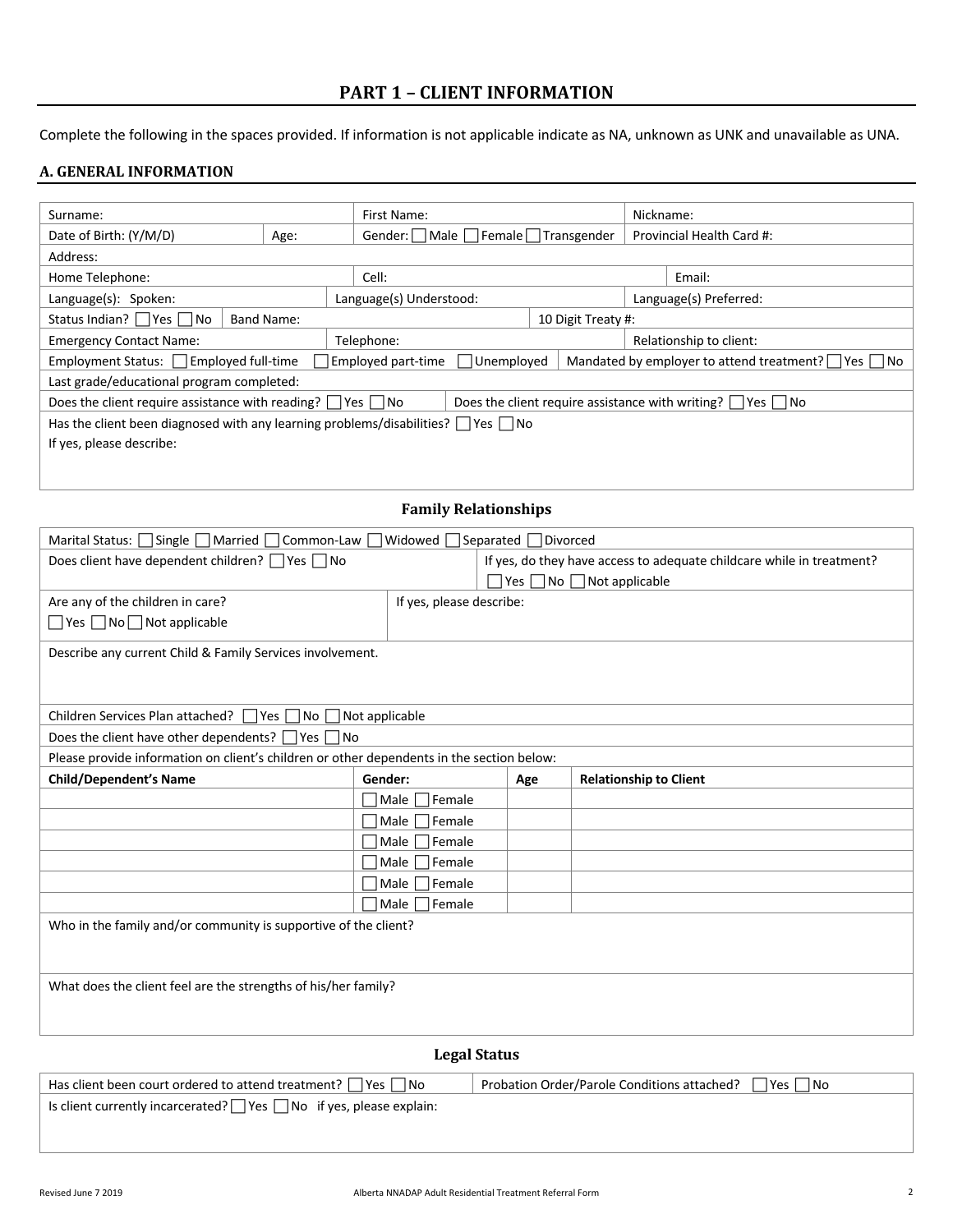| Is the client under any of the following legal conditions?                                     |
|------------------------------------------------------------------------------------------------|
| □ Bail □ Parole □ Probation □ Temporary Absence Order                                          |
| $\Box$ Other (provide details, dates, etc.)                                                    |
|                                                                                                |
|                                                                                                |
|                                                                                                |
| Is the client currently facing any other charges? $\Box$ Yes $\Box$ No If yes, please explain. |
|                                                                                                |
|                                                                                                |

# **Treatment History**

|                                                                 | Has client participated in a non-residential community-based substance abuse and/or mental health program?<br> Yes   No |                          |                      |                 |                               |  |
|-----------------------------------------------------------------|-------------------------------------------------------------------------------------------------------------------------|--------------------------|----------------------|-----------------|-------------------------------|--|
|                                                                 | If yes, describe program(s):                                                                                            |                          |                      |                 |                               |  |
|                                                                 |                                                                                                                         |                          |                      |                 |                               |  |
|                                                                 |                                                                                                                         |                          |                      |                 |                               |  |
|                                                                 | Is client currently prescribed: Methadone: $\vert \vert$ Yes $\vert \vert$ No Suboxone®: Yes $\vert \vert$ No           |                          |                      |                 |                               |  |
|                                                                 | If yes, who is the prescribing physician?                                                                               |                          |                      |                 | Length of time on medication: |  |
|                                                                 | Other relevant information related to this medication                                                                   |                          |                      |                 |                               |  |
|                                                                 |                                                                                                                         |                          |                      |                 |                               |  |
|                                                                 |                                                                                                                         |                          |                      |                 |                               |  |
|                                                                 | Has client participated in a residential treatment program before? $\Box$ Yes $\Box$ No                                 |                          |                      |                 |                               |  |
|                                                                 | If yes, how many times?                                                                                                 |                          |                      |                 |                               |  |
|                                                                 | If yes, please provide information on most recent treatment experiences:                                                |                          |                      |                 |                               |  |
| Year                                                            | <b>Treatment Centre</b>                                                                                                 | <b>Type of Addiction</b> | Completed            | <b>Comments</b> |                               |  |
|                                                                 |                                                                                                                         |                          | $\Box$ Yes $\Box$ No |                 |                               |  |
|                                                                 |                                                                                                                         |                          | $\Box$ Yes $\Box$ No |                 |                               |  |
|                                                                 |                                                                                                                         |                          | $\Box$ Yes $\Box$ No |                 |                               |  |
|                                                                 | $\Box$ Yes $\Box$ No                                                                                                    |                          |                      |                 |                               |  |
| Describe client's reason(s) for currently requesting treatment: |                                                                                                                         |                          |                      |                 |                               |  |
|                                                                 |                                                                                                                         |                          |                      |                 |                               |  |
|                                                                 |                                                                                                                         |                          |                      |                 |                               |  |
|                                                                 |                                                                                                                         |                          |                      |                 |                               |  |
|                                                                 |                                                                                                                         |                          |                      |                 |                               |  |

# **B. SUBSTANCE USE ASSESSMENT**

Please ask the client the following questions about alcohol use:

|    | Question                                                                                                                      | Answer                       |                   | <b>Score</b> |
|----|-------------------------------------------------------------------------------------------------------------------------------|------------------------------|-------------------|--------------|
| 1. | Do you feel you are a normal drinker? (by normal we mean you drink less than or as much as most<br>other people)              | Yes                          | <b>No</b>         |              |
| 2. | Does your wife/husband/partner/parent or other near relative every worry or complain about<br>your drinking?                  | $\Box$ Yes                   | <b>No</b>         |              |
| 3. | Do you ever feel guilty about your drinking?                                                                                  | Yes                          | No                |              |
| 4. | Do friends or relatives think you are a normal drinker?                                                                       | Yes                          | $\blacksquare$ No |              |
| 5. | Are you able to stop drinking when you want to?                                                                               | <b>Pres</b>                  | No.               |              |
| 6. | Have you ever attended a meeting of Alcoholics Anonymous?                                                                     | □ Yes                        | $\blacksquare$ No |              |
| 7. | Has drinking ever created problems between you and your wife/husband/partner/parent or other<br>near relative?                | Yes                          | No                |              |
| 8. | Have you ever gotten into trouble at work because of your drinking?                                                           | $\overline{\phantom{a}}$ Yes | No.               |              |
| 9. | Have you ever neglected your obligations, your family, or your work for 2 or more days in a row<br>because you were drinking? | Yes                          | No                |              |
|    | 10. Have you ever gone to anyone for help about your drinking?                                                                | Yes                          | No                |              |
|    | 11. Have you ever been in a hospital because of drinking?                                                                     | Yes                          | $ $ No            |              |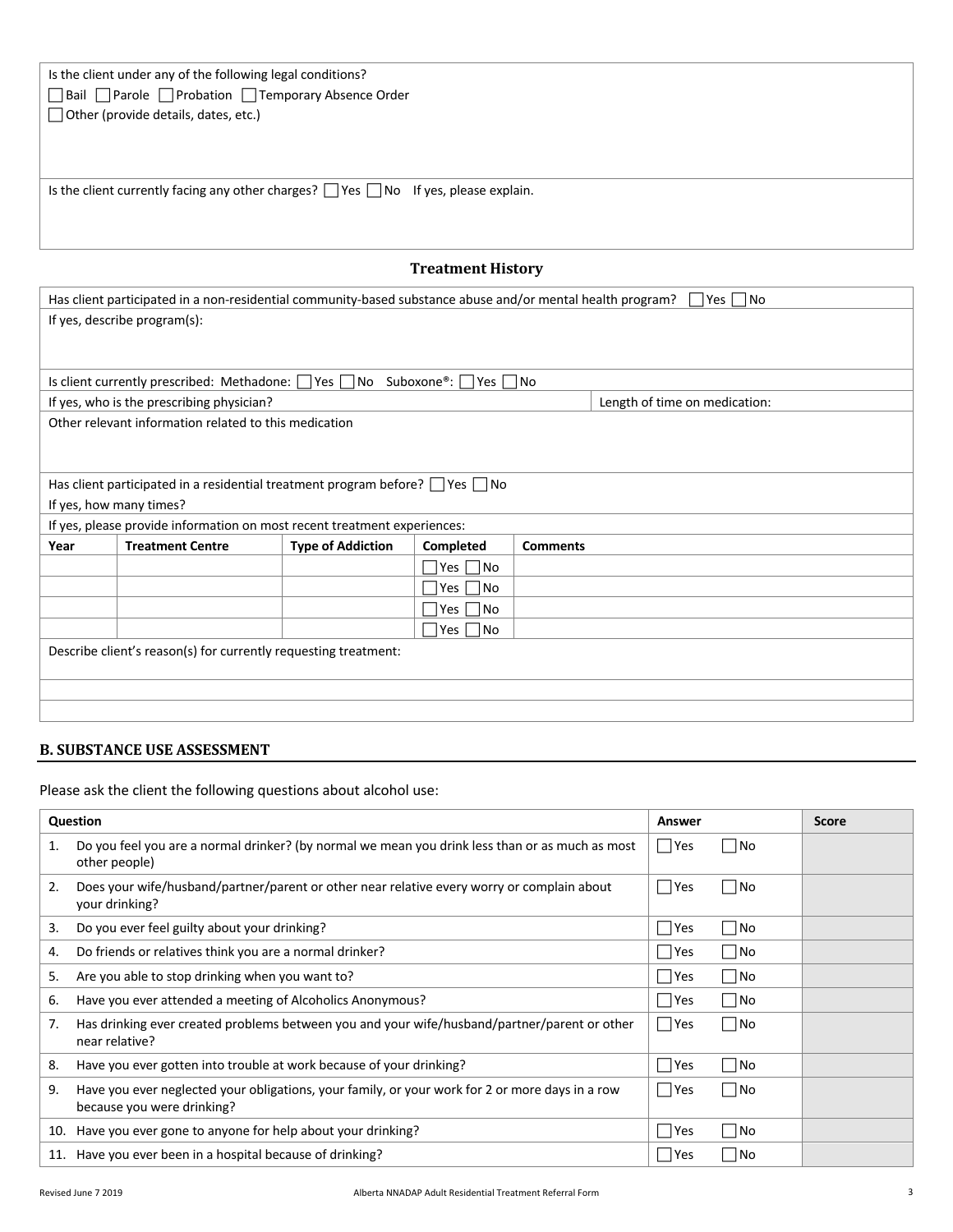| <b>Question</b> |                                                                                                                                           | Answer      |      | <b>Score</b> |
|-----------------|-------------------------------------------------------------------------------------------------------------------------------------------|-------------|------|--------------|
|                 | 12. Have you ever been arrested for drunken driving, driving while intoxicated, or driving under the<br>influence of alcoholic beverages? | <b>Pres</b> | l No |              |
|                 | 13. Have you ever been arrested, even for a few hours, because of drunken behaviour?                                                      | 'Yes        | l No |              |
|                 |                                                                                                                                           |             |      |              |

Please ask the client the following questions about drug use:

| Question                                                                                                                       | Answer                   | <b>Score</b> |
|--------------------------------------------------------------------------------------------------------------------------------|--------------------------|--------------|
| Have you used drugs other than those required for medical reasons?<br>1.                                                       | $\Box$ Yes<br>∃No        |              |
| Have you abused prescription drugs?<br>2.                                                                                      | $\Box$ Yes<br>∏No        |              |
| Do you abuse more than one drug at a time?<br>3.                                                                               | $\Box$ Yes<br>l No       |              |
| Can you get through the week without using drugs (other than those required for medical<br>4.<br>reasons)?                     | $\Box$ Yes<br>$\neg$ No  |              |
| Are you always able to stop using drugs when you want to?<br>5.                                                                | $\Box$ Yes<br>∃No        |              |
| Have you had "blackouts" or "flashbacks" as a result of drug use?<br>6.                                                        | $\Box$ Yes<br>1No        |              |
| Do you ever feel bad about your drug abuse?<br>7.                                                                              | $\Box$ Yes<br>7No        |              |
| Does your spouse (or parents) ever complain about your involvement with drugs?<br>8.                                           | $\Box$ Yes<br>$\n  0$    |              |
| Has drug abuse ever created problems between you and your spouse?<br>9.                                                        | $\Box$ Yes<br>∏No        |              |
| Have you ever lost friends because of your use of drugs?<br>10.                                                                | $\Box$ Yes<br>7No        |              |
| 11. Have you ever neglected your family because of your use of drugs?                                                          | $\Box$ Yes<br>∏No        |              |
| 12. Have you ever been in trouble at work because of drug abuse?                                                               | $\Box$ Yes<br>$\n  No\n$ |              |
| 13. Have you ever lost a job because of drug abuse?                                                                            | $\Box$ Yes<br>∏No        |              |
| 14. Have you gotten into fights when under the influence of drugs?                                                             | $\Box$ Yes<br>1No        |              |
| 15. Have you engaged in illegal activities to obtain drugs?                                                                    | $\Box$ Yes<br>∃No        |              |
| 16. Have you ever been arrested for possession of illegal drugs?                                                               | $\Box$ Yes<br>∃No        |              |
| 17. Have you ever experienced withdrawal symptoms as a result of heavy drug intake?                                            | $\Box$ Yes<br>∏No        |              |
| Have you had medical problems as a result of your drug use (e.g., memory loss, hepatitis,<br>18.<br>convulsions, or bleeding)? | $\Box$ Yes<br>$\n  0$    |              |
| 19. Have you ever gone to anyone for help for a drug problem?                                                                  | $\Box$ Yes<br>7No        |              |
| 20. Have you been involved in a treatment program specifically related to drug abuse?                                          | $\Box$ Yes<br>∏No        |              |
|                                                                                                                                |                          |              |

# **C. SUBSTANCE USE PROFILE**

| <b>SUBSTANCE</b><br>Circle specific substance(s) or print name                                            | Pattern &<br><b>Frequency of Use</b><br>In last 6 months:<br>Occasional, Daily,<br>Weekly, Monthly,<br>Binge, Other | <b>Method of Use</b><br>$N =$ nasal/snort<br>$O = \text{oral}/\text{swallow}$<br>$IV = inject$<br>$IS = inhale/$<br>smoke | <b>Average Amount</b><br><b>Used</b><br>In a 24-hour<br>period) | Length of Time<br><b>Used</b><br>In days, months,<br>years | Date Last Used<br>Include time if<br>known |
|-----------------------------------------------------------------------------------------------------------|---------------------------------------------------------------------------------------------------------------------|---------------------------------------------------------------------------------------------------------------------------|-----------------------------------------------------------------|------------------------------------------------------------|--------------------------------------------|
| Alcohol: E.g. beer, wine, coolers, liquor,<br>homebrew, Lysol®, hairspray, mouthwash,<br>aftershave, etc. |                                                                                                                     |                                                                                                                           |                                                                 |                                                            |                                            |
| Marijuana: E.g., pot, hash, hash oil, shatter,<br>etc.                                                    |                                                                                                                     |                                                                                                                           |                                                                 |                                                            |                                            |
| <b>Cocaine: E.g. Crack, powder</b>                                                                        |                                                                                                                     |                                                                                                                           |                                                                 |                                                            |                                            |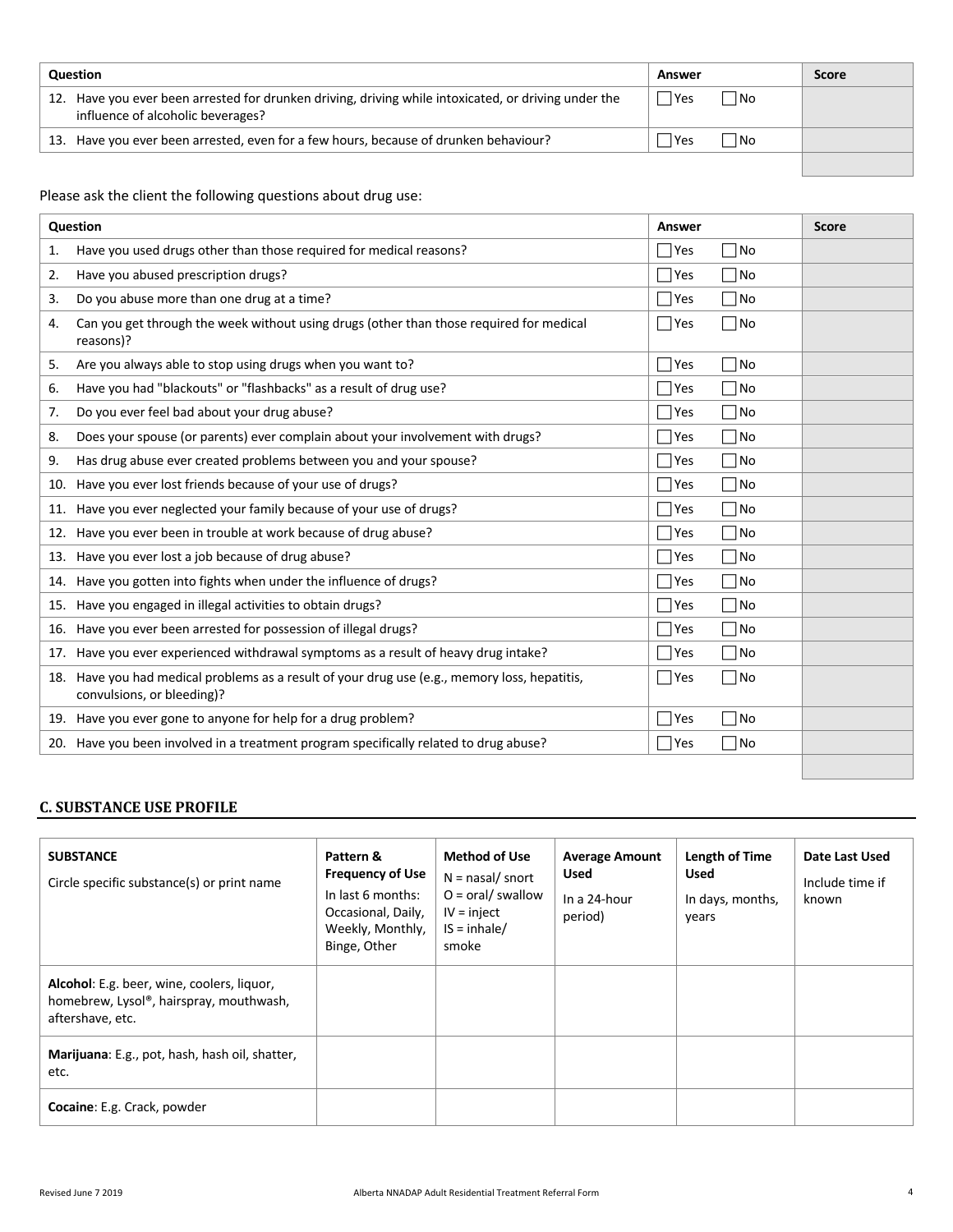| <b>SUBSTANCE</b><br>Circle specific substance(s) or print name                                                                                                                                             | Pattern &<br><b>Frequency of Use</b><br>In last 6 months:<br>Occasional, Daily,<br>Weekly, Monthly,<br>Binge, Other | <b>Method of Use</b><br>$N =$ nasal/snort<br>$O = \text{oral}/\text{swallow}$<br>$IV = inject$<br>$IS = inhale/$<br>smoke | <b>Average Amount</b><br><b>Used</b><br>In a 24-hour<br>period) | Length of Time<br><b>Used</b><br>In days, months,<br>years | Date Last Used<br>Include time if<br>known |
|------------------------------------------------------------------------------------------------------------------------------------------------------------------------------------------------------------|---------------------------------------------------------------------------------------------------------------------|---------------------------------------------------------------------------------------------------------------------------|-----------------------------------------------------------------|------------------------------------------------------------|--------------------------------------------|
| Inhalants/Solvents: E.g. Lacquer, glue, paint<br>thinner, gasoline, aerosol sprays, amyl<br>nitrate, etc.                                                                                                  |                                                                                                                     |                                                                                                                           |                                                                 |                                                            |                                            |
| Club Drugs: E.g. Ecstasy (MDMA), GHB,<br>Rohypnol, Ketamine, etc.                                                                                                                                          |                                                                                                                     |                                                                                                                           |                                                                 |                                                            |                                            |
| Hallucinogens: E.g. Psilocybin mushrooms,<br>LSD, Peyote, PCP (Angel Dust), Mescaline,<br><b>DMT</b>                                                                                                       |                                                                                                                     |                                                                                                                           |                                                                 |                                                            |                                            |
| Amphetamines: E.g. Crystal meth, speed,<br>pint                                                                                                                                                            |                                                                                                                     |                                                                                                                           |                                                                 |                                                            |                                            |
| Illicit Street Opiates: E.g. Heroin, Opium                                                                                                                                                                 |                                                                                                                     |                                                                                                                           |                                                                 |                                                            |                                            |
| <b>Fentanyl &amp; Analogues</b>                                                                                                                                                                            |                                                                                                                     |                                                                                                                           |                                                                 |                                                            |                                            |
| Prescription Opioids: E.g. Codeine (T-2s, T-<br>3s,) Oxycodone (Percodan®, Percocet®),<br>Hydrocodone (Lortab®, Lorcet®) Dilaudid®,<br>Darvon®, Morphine, Demerol®, etc.                                   |                                                                                                                     |                                                                                                                           |                                                                 |                                                            |                                            |
| <b>Prescription Sedatives, Tranquilizers,</b><br>Barbiturates, Benzodiazepines E.g. Valium®,<br>Ativan®, Serax®, Rivotril®, Halcion®, Librium®,<br>Xanax®, Mogodon®, Nembutal®, Luminal®,<br>Ambien®, etc. |                                                                                                                     |                                                                                                                           |                                                                 |                                                            |                                            |
| Prescription Stimulants: E.g. Ritalin <sup>®</sup> ,<br>Dexedrine®, Adderall®, Concerta®, etc.                                                                                                             |                                                                                                                     |                                                                                                                           |                                                                 |                                                            |                                            |
| Gabapentin (Neuronton®)                                                                                                                                                                                    |                                                                                                                     |                                                                                                                           |                                                                 |                                                            |                                            |
| Over the Counter Drugs: E.g. Codeine (T-1s),<br>Gravol®, Cough Syrup with<br>Dextramethorphan (DXM) etc.                                                                                                   |                                                                                                                     |                                                                                                                           |                                                                 |                                                            |                                            |
| <b>Anabolic Steroids</b>                                                                                                                                                                                   |                                                                                                                     |                                                                                                                           |                                                                 |                                                            |                                            |

| Substance(s) of choice | <b>.</b> | -- | <b>.</b> |
|------------------------|----------|----|----------|
|                        |          |    |          |
|                        |          |    |          |

# **D. WITHDRAWAL SYMPTOMS**

Has client experienced any of the following symptoms while withdrawing from substances in the last 6 months?

|                       | Symptom                 |                                   | <b>Describe</b> |
|-----------------------|-------------------------|-----------------------------------|-----------------|
| <b>Blackouts</b>      | $\Box$ Yes<br>$\Box$ No | $\Box$ Not applicable<br>∃Unknown |                 |
|                       |                         |                                   |                 |
| <b>Hallucinations</b> | $\Box$ Yes              | $\Box$ Not applicable             |                 |
|                       | $\Box$ No               | Unknown                           |                 |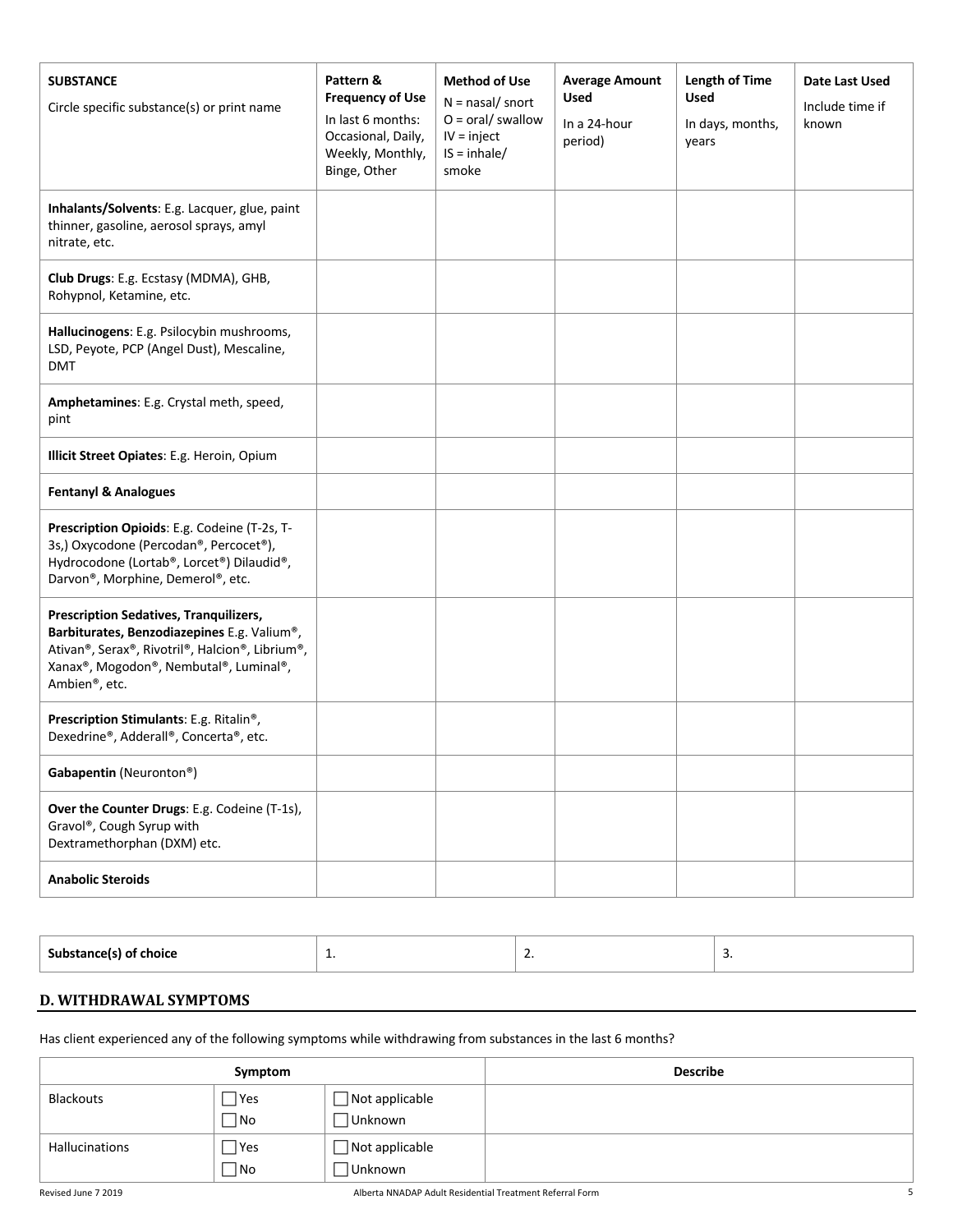| Symptom                |               |                          | <b>Describe</b> |
|------------------------|---------------|--------------------------|-----------------|
| Nausea/vomiting        | $\neg$ Yes    | Not applicable           |                 |
|                        | $\Box$ No     | ∣Unknown                 |                 |
| Seizures               | $\bigcap$ Yes | $\exists$ Not applicable |                 |
|                        | $\Box$ No     | ∣Unknown                 |                 |
| Shakes                 | $\bigcap$ Yes | $\exists$ Not applicable |                 |
|                        | $\Box$ No     | ∃Unknown                 |                 |
| Delirium Tremens (DTs) | $\bigcap$ Yes | $\exists$ Not applicable |                 |
|                        | $\Box$ No     | ∃Unknown                 |                 |

# **E. PROCESS/BEHAVIOURAL ADDICTIONS**

Has the client experienced problems with any of the following?

| <b>Process/Behavioural Addiction</b>         |                            |                                         | <b>Describe</b> |
|----------------------------------------------|----------------------------|-----------------------------------------|-----------------|
| Gambling (slots, cards,<br>Keno, bingo etc.) | $\Box$ Yes<br>$\square$ No | $\Box$ Not applicable<br>$\Box$ Unknown |                 |
| Eating (obesity, anorexia,<br>bulimia, etc.) | $\Box$ Yes<br>$\Box$ No    | $\Box$ Not applicable<br>$\Box$ Unknown |                 |
| Sex (promiscuity, etc.)                      | $\Box$ Yes<br>$\Box$ No    | $\Box$ Not applicable<br>$\Box$ Unknown |                 |
| Internet, texting                            | $\Box$ Yes<br>$\square$ No | $\Box$ Not applicable<br>$\Box$ Unknown |                 |
| Other                                        | $\Box$ Yes<br>$\square$ No | $\Box$ Not applicable<br>$\Box$ Unknown |                 |
| Other                                        | $\Box$ Yes<br>$\square$ No | $\Box$ Not applicable<br>$\Box$ Unknown |                 |

# **F. MENTAL HEALTH ISSUES**

Provide the following information about the client's mental health status:

|                             | <b>Mental Illness</b> |                | <b>Description</b>                                    |
|-----------------------------|-----------------------|----------------|-------------------------------------------------------|
| Been diagnosed with         | <b>P</b> Yes          | Unknown        | If yes, is medical documentation attached?            |
| mental illness(es)          | $\neg$ No             |                | $\Box$ Yes $\Box$ No $\Box$ Not applicable            |
| Currently being treated for | $\Box$ Yes            | Not applicable | If yes, what treatment is being provided and by whom? |
| mental illness(es)          | $\blacksquare$ No     | Unknown        |                                                       |
| Currently on psychiatric    | <b>P</b> Yes          | Not applicable | If yes, describe medication.                          |
| medication                  | No.                   | Unknown        |                                                       |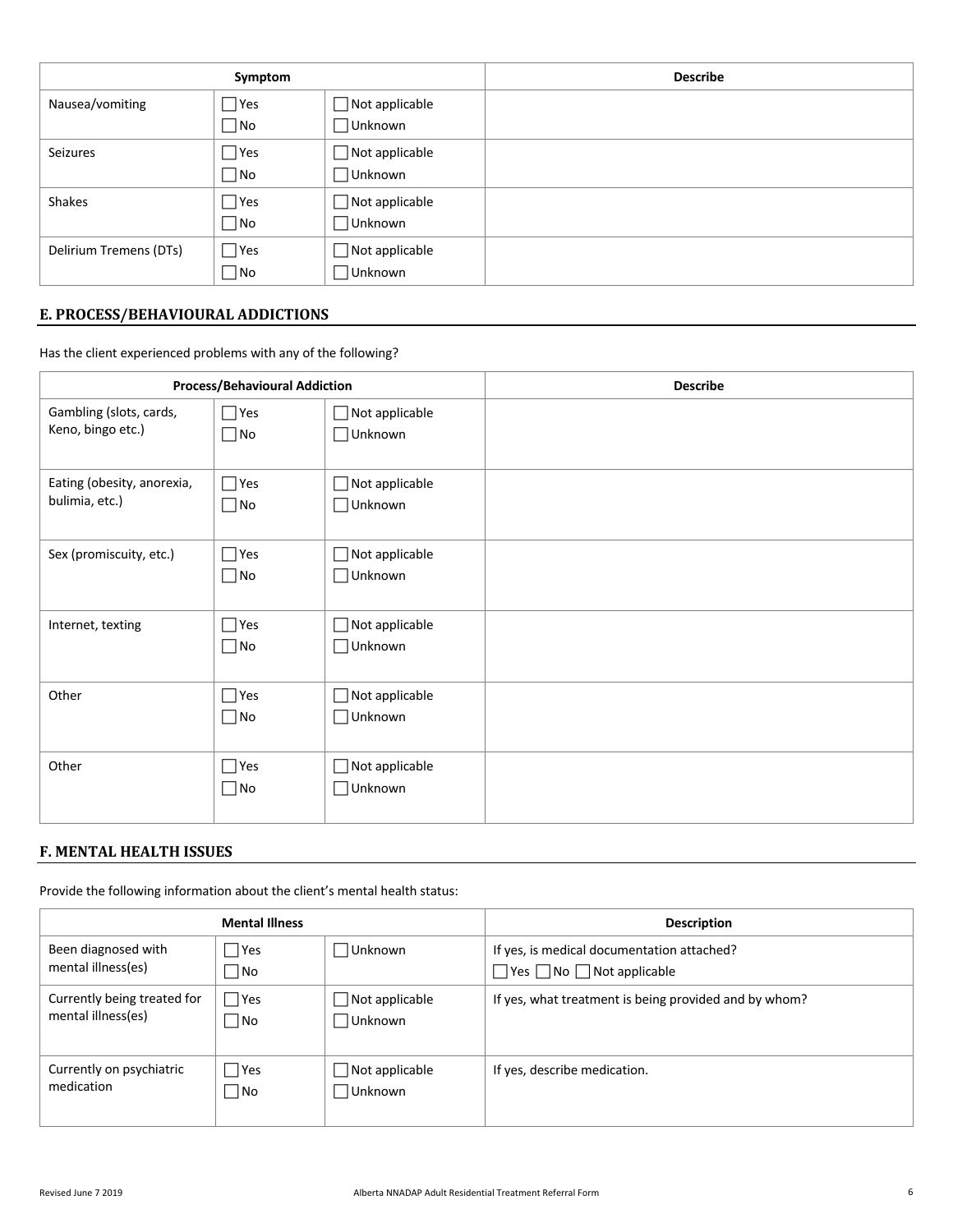| Taking medication         | $\Box$ Yes              | Not applicable              | Please describe.                       |
|---------------------------|-------------------------|-----------------------------|----------------------------------------|
| consistently              | $\Box$ No               | $\Box$ Unknown              |                                        |
| Previous suicide attempts | $\Box$ Yes<br>$\Box$ No | Not applicable<br>□ Unknown | If yes, when? Please describe.         |
| Hospitalized for suicide  | $\Box$ Yes              | $\exists$ Not applicable    | If yes, when? Please describe.         |
| attempts                  | $\Box$ No               | Unknown                     |                                        |
| Currently suicidal        | $\Box$ Yes<br>$\Box$ No | □Unknown                    | If yes, for how long? Please describe. |

# **G. OTHER ISSUES/NEEDS**

Provide information about other client issues and needs:

Describe client's cultural and/or spiritual beliefs and practices that we need to be aware of.

Describe client's personal strengths:

Describe other significant issues we need to be aware of.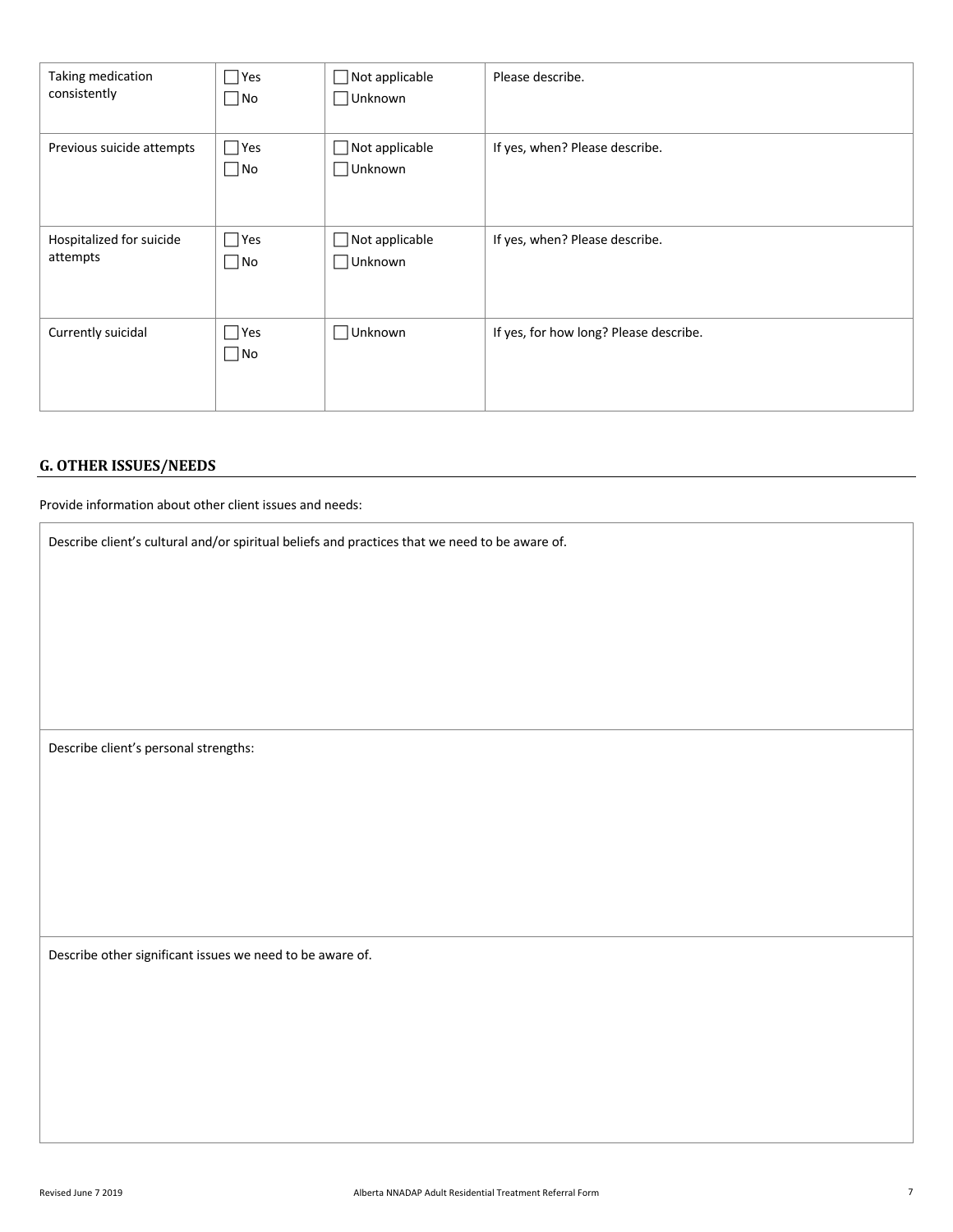#### **H. APPLICATION CHECKLIST**

| Confirmation of transportation to Treatment Centre through referral                                                                                                                                                                                                                                                    |  |  |  |  |
|------------------------------------------------------------------------------------------------------------------------------------------------------------------------------------------------------------------------------------------------------------------------------------------------------------------------|--|--|--|--|
| Confirmation of transportation back home                                                                                                                                                                                                                                                                               |  |  |  |  |
| $\Box$ Yes $\Box$ No<br>Client understands there is an expectation to be alcohol and drug free for at least 7 days prior to admission to residential<br>treatment (or 14 days if withdrawing from benzodiazepines). (Clients with less than the required days must notify the<br>treatment centre prior to admission). |  |  |  |  |
| Client understands there is an expectation of completion of a minimum of four aftercare counselling sessions upon<br>completion of residential treatment.                                                                                                                                                              |  |  |  |  |
| Client has been informed about the following personal items needed to bring or leave behind on entering treatment:                                                                                                                                                                                                     |  |  |  |  |
| The company of the Property of the Company of the Company of the Company of the Company of the Company of the Company of the Company of the Company of the Company of the Company of the Company of the Company of the Company<br>アレシュー・エー サー・エー・ロート しょうし                                                              |  |  |  |  |

|   | <b>Things to Bring</b>                                                                                                                                                                                                                                                                                  | <b>Things to Leave Behind</b>                                                                                                                                                                                |
|---|---------------------------------------------------------------------------------------------------------------------------------------------------------------------------------------------------------------------------------------------------------------------------------------------------------|--------------------------------------------------------------------------------------------------------------------------------------------------------------------------------------------------------------|
|   | Toiletries (toothbrush, toothpaste, shampoo, deodorant, etc.)<br>Bathing suit and shorts<br>Warm clothing (boots, coat, hat, gloves, etc.)<br>2 pairs of running shoes for indoor/outdoor activities<br>Towel and facecloths<br>Pajamas and slippers<br>Personal items (e.g. feminine hygiene products) | Electronic devices (e.g.<br>×<br>Computers/laptops, tablets)<br>×<br>Food<br>Workout supplements<br>×<br>Beverages including energy drinks<br>×<br>Items specified by the treatment<br>$\mathbf x$<br>centre |
| ✓ | Medications (All non-prescription and physician prescribed medication MUST be handed in<br>to intake worker upon arrival and must be in SEALED, ORIGINAL PACKAGING). Bubble packed<br>medication is preferred.<br>Tobacco/nicotine replacement products                                                 | NOTE: Cell phones will be locked up<br>during client's stay in treatment.<br>NOTE: The decision to lock up other                                                                                             |
| v | Money<br>Valid identification card<br>Provincial health card(s) or photocopy of health card                                                                                                                                                                                                             | items during the client's stay in<br>treatment is at the discretion of the<br>individual treatment centre.                                                                                                   |

#### **CLIENT AUTHORIZATION**

I authorize the documentation of my information for this application process. I understand and agree to accept the treatment program as described by the Treatment Centre.

Client Signature Date (D/M/Y)

Referral Signature Date (D/M/Y)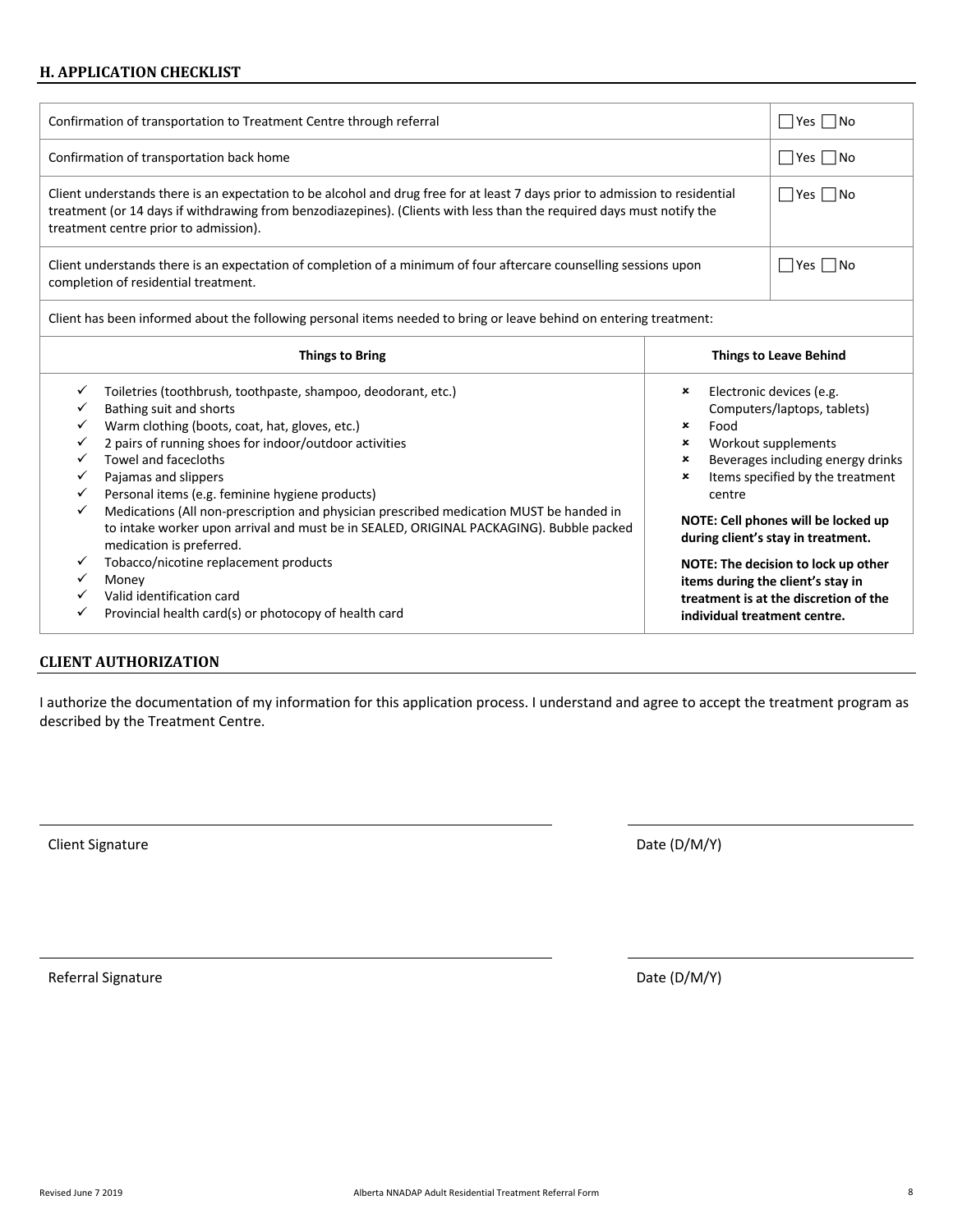# **PART 2 - REFERRAL INFORMATION**

| Referral Worker<br>Name: | Title:     |  |
|--------------------------|------------|--|
| Agency:                  | Telephone: |  |
| Fax:                     | Email:     |  |
| Address:                 |            |  |

Will you continue to see the client once he/she has completed treatment?  $\Box$  Yes  $\Box$  No

If no, please explain:

List supports and programs available to support recovery after your client leaves treatment (for aftercare planning).

| Name/Resource | <b>Description of Support</b> |
|---------------|-------------------------------|
|               |                               |
|               |                               |
|               |                               |
|               |                               |

Briefly summarize all assessment processes completed with the client (e.g. CAGE, Audit, Socrates, Treatment Readiness, etc.) which support the application to treatment, and evaluate how addictions have affected your client in all domains (e.g. domestic, medical, social, psychological, spiritual, emotional**). Include assessment scores and interpretations**. Attach a separate sheet if necessary or the assessment summary from your client file.

#### **CLIENT'S STAGE OF READINESS**

 $\square$  Pre-contemplation - Not considering change; resistant to change

 $\Box$  Contemplation - Unsure of whether or not to change; chronic indecision

 $\square$  Determination - Preparation; committed to changing behavior within one month

 $\Box$  Action – Begin changing behaviour

 $\Box$  Maintenance - Behaviour change has persisted for 6 months or more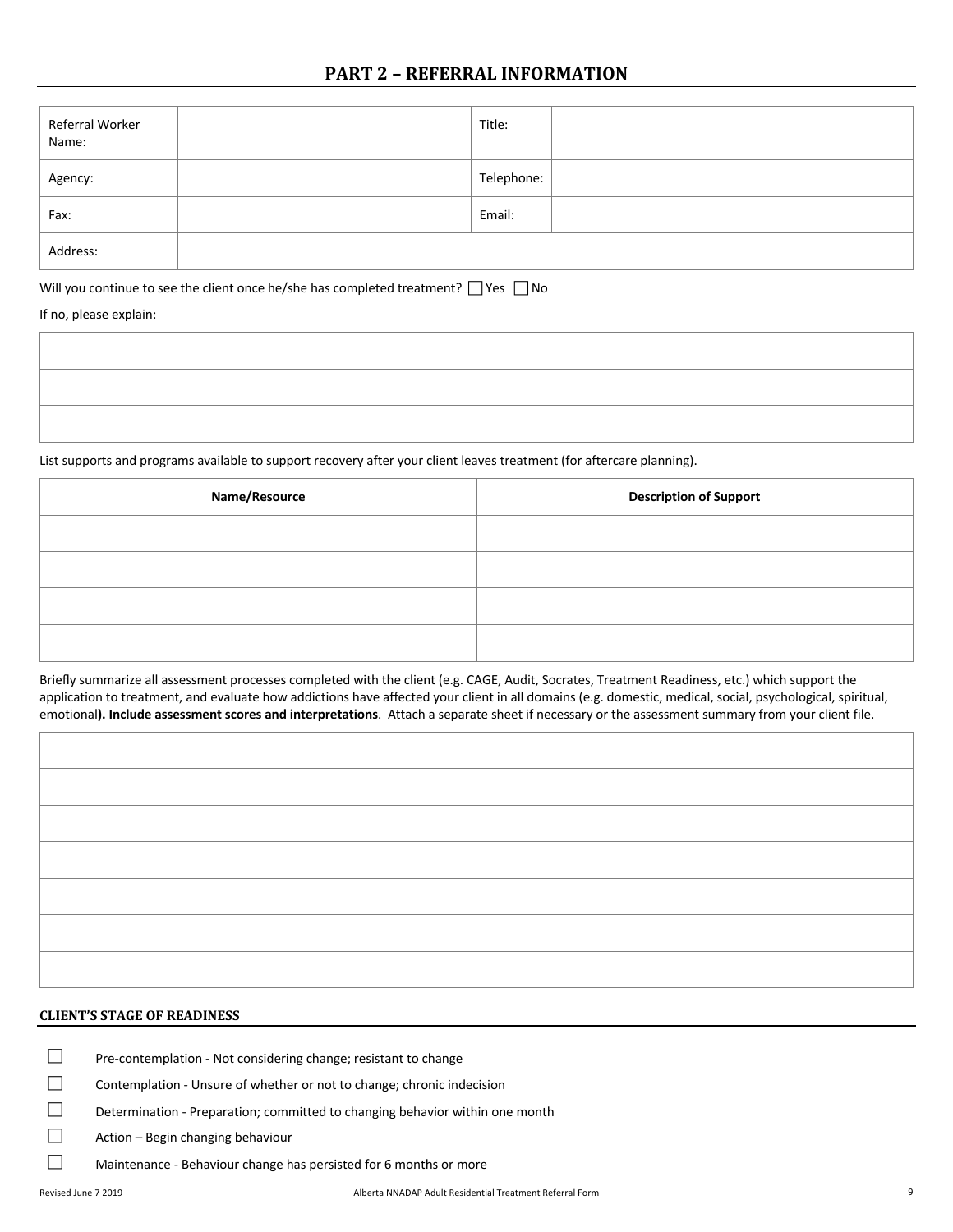What other areas might need to be addressed in treatment? (e.g. abandonment, residential schools, anger, grief, loss, parenting skills, sexual abuse, rejection, financial, spirituality, suicide, mental health, gambling and other addictions, etc.)

Referral Agent assessment of client's strengths and potential challenges for completing treatment.

#### **REFERRAL CHECKLIST**

Please initial which applicable items have been completed. Check off any items attached to this application:

| Item                                   | <b>Attached</b> | <b>Initials</b> |
|----------------------------------------|-----------------|-----------------|
| Psychiatric evaluations                |                 |                 |
| Probation order                        |                 |                 |
| <b>Current Medical Assessment form</b> |                 |                 |
| <b>Assessment Summary</b>              |                 |                 |
| Substance Abuse Profile                |                 |                 |

Please initial each item that has been completed:

| Item                                                                                  | <b>Initials</b> |
|---------------------------------------------------------------------------------------|-----------------|
| Confirmation of transportation to the treatment centre                                |                 |
| Confirmation of transportation back home after completion of treatment                |                 |
| All medical, dental and optical appointments have been dealt with prior to treatment. |                 |
| All financial matters have been dealt with prior to treatment.                        |                 |
| All legal matters have been dealt with prior to treatment.                            |                 |

Referral's Signature Date (D/M/Y) and Date (D/M/Y) and Date (D/M/Y) and Date (D/M/Y) and Date (D/M/Y) and Date (D/M/Y)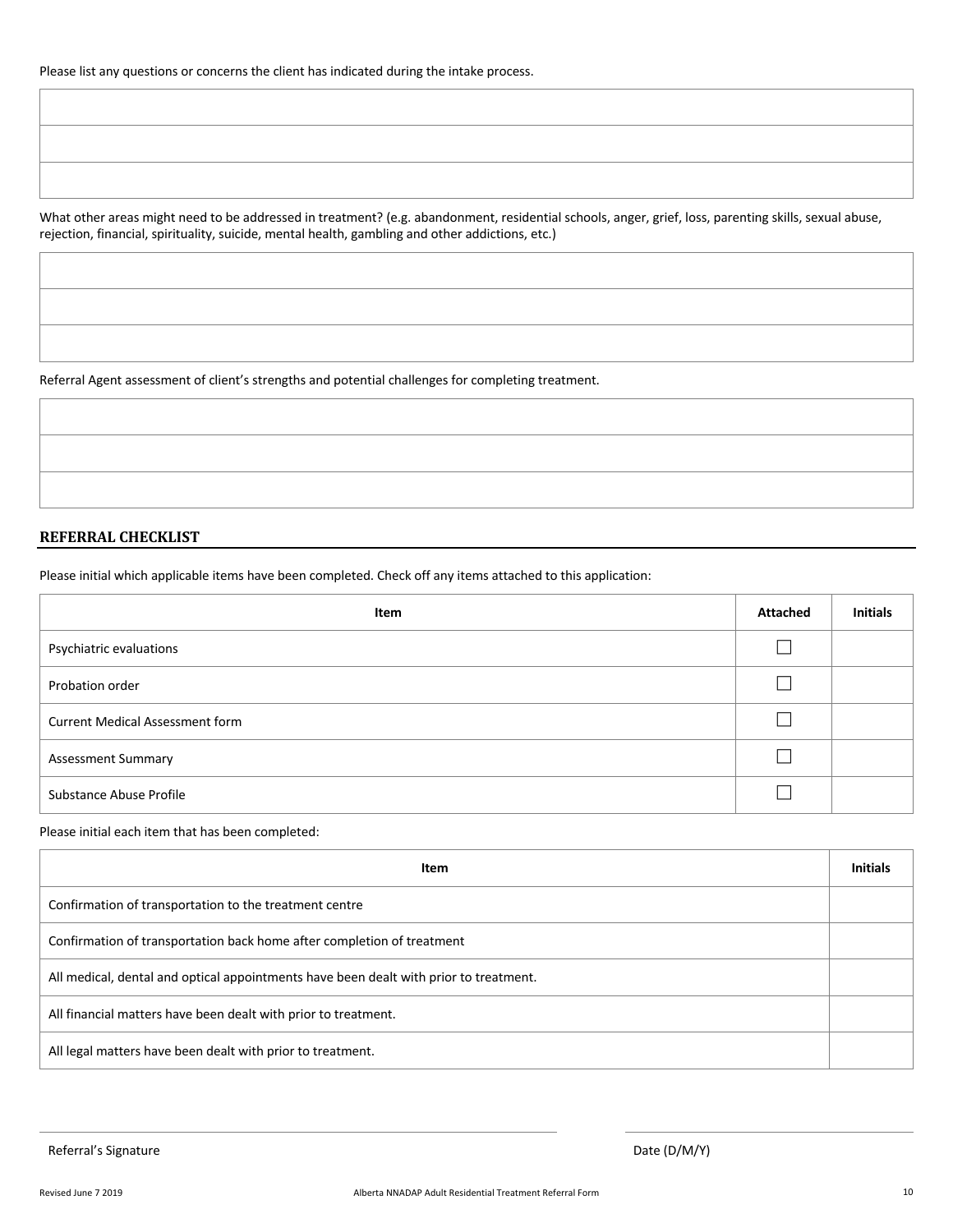Note: This form may be substituted with the medical assessment in the Alberta Health Services Residential Adult Addiction Treatment Program Application form (pp. 7-9) http://www.albertahealthservices.ca/frm-18020.pdf

All clients must have this form completed by a physician, nurse practitioner or registered nurse. Please note: First Nations Inuit Health - Alberta Region - Non-Insured Health Benefits covers a maximum of \$60.25 for a medical assessment by physicians in Alberta. Payment will depend on client attending treatment. The invoice must include the client's treaty number and confirmation that the invoice is a medical assessment. Please send the invoice directly to: Regional NNADAP Treatment Referral Client Coordinator: Suite 730, 9700 Jasper Avenue, Edmonton AB, T5J 4C3. Faxes will not be honored. To protect client confidentiality please do not attach this assessment to the invoice.

| Applicant's name:            | Health Care Number:                        |                      |
|------------------------------|--------------------------------------------|----------------------|
| Treaty Number (10<br>digits) | Are you the client's regular<br>physician? | $\Box$ Yes $\Box$ No |

#### **A. Medical History: (explain any 'yes' responses in Section B)**

|                                                                                                         | Diagnosed                   |                          | <b>Tested</b>               |           | <b>Comments</b> |
|---------------------------------------------------------------------------------------------------------|-----------------------------|--------------------------|-----------------------------|-----------|-----------------|
|                                                                                                         | Yes                         | <b>No</b>                | Yes                         | <b>No</b> |                 |
| Central Nervous System Disorder                                                                         | $\Box$                      | $\Box$                   | $\Box$                      | $\Box$    |                 |
| Chronic bronchitis                                                                                      | H                           | $\mathbf{L}$             |                             | $\Box$    |                 |
| Asthma                                                                                                  | $\Box$                      | $\overline{\phantom{a}}$ | $\overline{\phantom{a}}$    | $\Box$    |                 |
| Heart problems                                                                                          | $\Box$                      | $\Box$                   | $\mathbb{R}^n$              | $\Box$    |                 |
| Gastrointestinal problems                                                                               | H                           | $\Box$                   | $\overline{\phantom{0}}$    | $\Box$    |                 |
| Pancreatic problems                                                                                     | $\Box$                      | $\Box$                   | $\Box$                      | $\Box$    |                 |
| Kidney or urinary problems                                                                              | $\overline{\phantom{0}}$    | $\Box$                   | $\overline{\phantom{0}}$    | $\Box$    |                 |
| Diabetes / hypoglycemia                                                                                 | $\Box$                      | $\overline{\phantom{a}}$ |                             | $\Box$    |                 |
| Epilepsy                                                                                                | $\Box$                      | $\overline{\phantom{a}}$ | П                           | $\Box$    |                 |
| Tuberculosis                                                                                            | П                           | $\Box$                   | $\Box$                      | $\Box$    |                 |
| Chronic pain                                                                                            | $\Box$                      | $\overline{\phantom{a}}$ | $\Box$                      | $\Box$    |                 |
| Eating disorders                                                                                        | $\mathcal{L}_{\mathcal{A}}$ | $\Box$                   | $\Box$                      | $\Box$    |                 |
| Sleep disorders                                                                                         | $\mathcal{L}_{\mathcal{A}}$ | $\Box$                   | $\mathcal{L}_{\mathcal{A}}$ | $\Box$    |                 |
| Withdrawal symptoms, seizures, etc.                                                                     | $\Box$                      | $\Box$                   | $\Box$                      | $\Box$    |                 |
| Mood disorders (e.g., major depressive disorder)                                                        | $\mathcal{L}_{\mathcal{A}}$ | $\Box$                   |                             | $\Box$    |                 |
| Psychotic disorders (e.g., schizophrenia)                                                               | $\mathcal{L}_{\mathcal{A}}$ | $\Box$                   | $\mathcal{L}_{\mathcal{A}}$ | $\Box$    |                 |
| <b>Personality Disorders</b>                                                                            | $\Box$                      | $\overline{\phantom{a}}$ | $\Box$                      | $\Box$    |                 |
| Allergies                                                                                               | $\Box$                      | $\Box$                   | $\mathcal{L}_{\mathcal{A}}$ | $\Box$    |                 |
| Liver problems: Hepatitis B & C                                                                         | $\Box$                      | $\Box$                   | $\overline{\phantom{a}}$    | $\Box$    |                 |
| Tuberculosis                                                                                            | $\Box$                      | $\Box$                   | $\Box$                      | $\Box$    |                 |
| HIV/AIDS                                                                                                | $\Box$                      | $\overline{\phantom{a}}$ | $\Box$                      | $\Box$    |                 |
| Sexually Transmitted Infections                                                                         | $\Box$                      | $\Box$                   | $\Box$                      | $\Box$    |                 |
| Medical confirmation of pregnancy                                                                       | $\Box$                      | $\Box$                   | $\Box$                      | $\Box$    | # weeks         |
| Is all related testing complete? △ Yes △ No                                                             |                             | If no, please describe   |                             |           |                 |
| Are there any special considerations regarding the pregnancy and pre-natal care we need to be aware of? |                             |                          |                             |           |                 |
| Current blood pressure:                                                                                 |                             |                          |                             |           |                 |